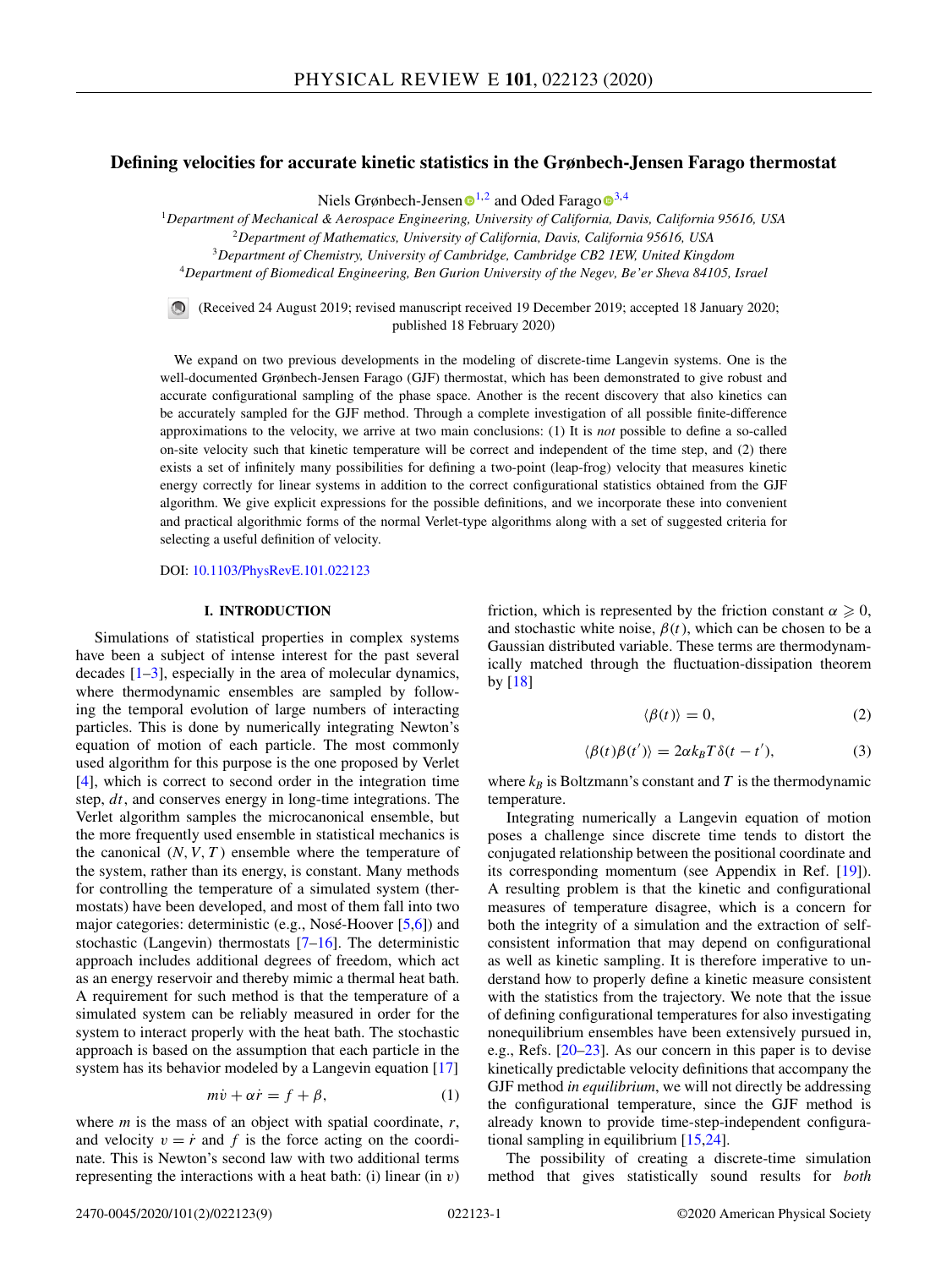<span id="page-1-0"></span>configurational and kinetic measures was first reported in Ref. [\[19\]](#page-8-0), where the statistically correct 2GJ half-step velocity was identified and comprehensively demonstrated to give robust (i.e., independent of the integration time step, *dt*, for the entire stability range of time steps) statistics for both nonlinear and complex molecular systems. The algorithm, which is rooted in the statistically sound spatial trajectory of the GJF algorithm [\[15,24,25\]](#page-8-0), is formulated in a typical *leap-frog* (LF) form that is easily implemented into existing molecular dynamics codes. Subsequently, a related formulation of the GJF algorithm, with similar kinetic averages, has been identified  $[26]$ . It is the objective of this paper to demonstrate that there exists a large set of kinetically correct velocity definitions given by one free parameter and that this set includes the reported velocities [\[19,26\]](#page-8-0).

## **II. DISCRETE-TIME LANGEVIN DYNAMICS**

Since the starting point of this work is the spatial GJF trajectory, we give a brief review of the features of this method here. The GJF algorithm for simulating Eq. [\(1\)](#page-0-0) in discrete time is [\[15\]](#page-8-0)

$$
r^{n+1} = r^n + b \bigg(dt \; v^n + \frac{dt^2}{2m} f^n + \frac{dt}{2m} \beta^{n+1} \bigg), \tag{4}
$$

$$
v^{n+1} = av^n + \frac{dt}{2m}(af^n + f^{n+1}) + \frac{b}{m}\beta^{n+1},
$$
 (5)

where  $r^n$ ,  $v^n$ , and  $f^n$  are the discrete-time GJF position, velocity, and force, respectively, at time  $t_n$ , and where

$$
a = \frac{1 - \frac{\alpha dt}{2m}}{1 + \frac{\alpha dt}{2m}},\tag{6}
$$

$$
b = \frac{1}{1 + \frac{\alpha d t}{2m}},\tag{7}
$$

are the coefficients that define the discrete-time attenuation. The associated discrete-time noise is

$$
\beta^{n+1} = \int_{t_n}^{t_{n+1}} \beta(t') dt', \tag{8}
$$

which results in an uncorrelated Gaussian random variable with zero mean and a variance given by the temperature and friction coefficient:

$$
\langle \beta^n \rangle = 0,\tag{9}
$$

$$
\langle \beta^n \beta^l \rangle = 2\alpha k_B T dt \delta_{n,l}, \qquad (10)
$$

where  $\delta_{n,l}$  is the Kronecker  $\delta$  function.

As was pointed out in Ref. [\[15\]](#page-8-0), the basic thermodynamic properties for a flat potential,  $f = 0$  are well behaved. The equipartition theorem for the kinetic energy is satisfied:

$$
\langle E_k \rangle = \frac{1}{2} m \langle (v^n)^2 \rangle = \frac{1}{2} k_B T, \tag{11}
$$

and the configurational Einstein diffusion,

$$
D_E = \lim_{ndt \to \infty} \frac{\langle (r^n - r^0)^2 \rangle}{2ndt} = \frac{k_B T}{\alpha}, \tag{12}
$$

yields the correct expectation for any set of simulation parameters, including the time step. Appendix [A](#page-7-0) shows that also

the Green-Kubo evaluation of diffusion can yield the correct value  $D<sub>E</sub>$  if a particular Riemann approximation is applied to the Green-Kubo integral.

Notice that the velocity attenuation factor  $a(|a| < 1)$  in Eq. (6) is negative for time steps larger than

$$
dt_a = 2m/\alpha. \tag{13}
$$

Choosing  $dt > dt_a$  does not affect the robust configurational sampling properties of the GJF method [\[15\]](#page-8-0), but (as will be discussed below) it may lead to certain nonphysical features of the discrete-time velocity autocorrelation.

### **A.** GJF for linear systems,  $f = -\kappa r$

While the kinetic measure of diffusion in a flat potential can be defined correctly for the GJF velocity variable, the harmonic oscillator, given by  $f^n = -\kappa r^n$  with  $\kappa > 0$ , shows how configurational and kinetic statistics are no longer mutually consistent when the potential has curvature. In Ref. [\[15\]](#page-8-0), we showed that for  $n \to \infty$ 

$$
\langle E_p \rangle = \frac{1}{2} \kappa \langle (r^n)^2 \rangle = \frac{1}{2} k_B T, \tag{14}
$$

$$
\langle E_k \rangle = \frac{1}{2} m \langle (v^n)^2 \rangle = \frac{1}{2} k_B T \left[ 1 - \frac{(\Omega_0 dt)^2}{4} \right], \quad (15)
$$

where  $\Omega_0 = \sqrt{\kappa/m}$  is the natural frequency of the oscillator. These results hold for any time step smaller than the Verlet stability limit  $\Omega_0 dt \leq 2$ . The appealing features of the GJF algorithm is given by Eqs.  $(12)$  and  $(14)$  as these indicate sound results for configurational statistics, which is the aim of computer simulation studies of, e.g., molecular systems at equilibrium. As promoted in Ref. [\[19\]](#page-8-0), the discrete-time velocity is predominantly an auxiliary variable, which for simulations of equilibrium is used primarily for assessing the temperature of the simulated system via the mean kinetic energy. Since  $\Omega_0$  is an expression of the curvature of the potential, Eq. (15) shows that a general system cannot be simulated with a correct kinetic statistical measure using the GJF velocity Eq.  $(5)$ .

With the useful GJF spatial trajectory and the accompanying depressed on-site GJF velocity, *v<sup>n</sup>*, which results in imperfect kinetic statistics, we here investigate the kinetic response of *all* finite-difference velocities.

#### **B. A general finite-difference velocity**

Since the aim of this section is to explore velocity definitions that may accompany the GJF trajectory, it is natural to write the GJF method in its Størmer-Verlet form [\[19,24\]](#page-8-0):

$$
r^{n+1} = 2br^n - ar^{n-1} + \frac{b dt^2}{m} f^n + \frac{b dt}{2m} (\beta^n + \beta^{n+1}), \quad (16)
$$

with the GJF velocity Eq.  $(5)$  expressed as [\[19\]](#page-8-0)

$$
v^{n} = \frac{r^{n+1} - (1-a)r^{n} - ar^{n-1}}{2 b dt} + \frac{\beta^{n} - \beta^{n+1}}{4m}.
$$
 (17)

Inspired by Eq.  $(17)$ , we define a velocity  $w$  in the general finite-difference form

$$
w = \frac{\gamma_1 r^{n+1} + \gamma_2 r^n + \gamma_3 r^{n-1}}{dt} + \frac{\gamma_4 \beta^n + \gamma_5 \beta^{n+1}}{m},\qquad(18)
$$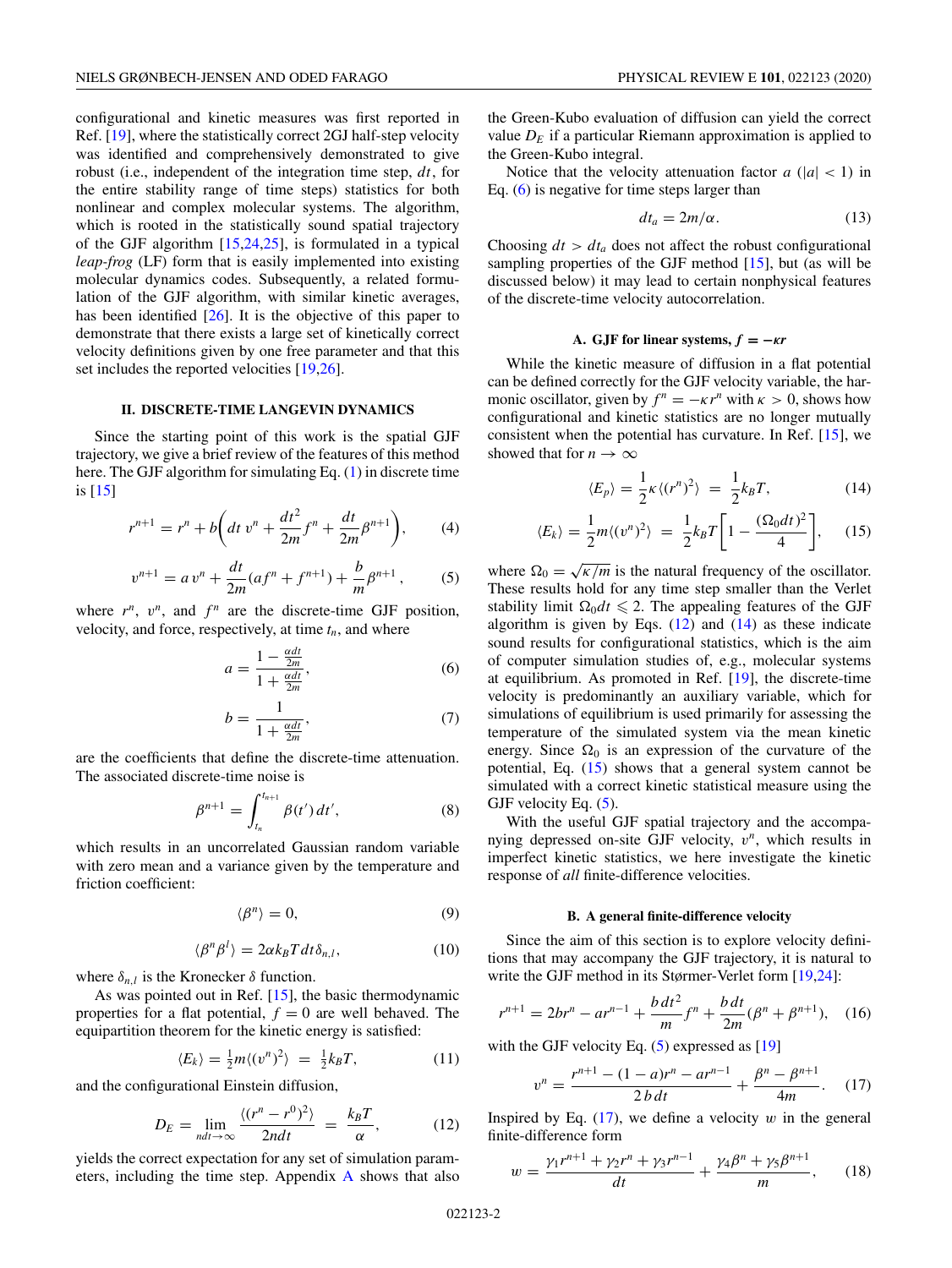<span id="page-2-0"></span>where  $\gamma$  *i* are unitless constants that are to be determined, and where the two noise terms,  $\beta^n$  and  $\beta^{n+1}$ , span the time interval of the finite difference,  $t_{n-1} < t < t_{n+1}$  [see Eq. [\(8\)](#page-1-0)]. Notice that we have not attached a superscript on  $w$  that indicates at which time this velocity is represented, since this general expression is representing any velocity approximation in the interval spanned by the finite difference. Specifically, we recognize the usual three-point on-site and two-point half-step velocities in the frictionless ( $\alpha = 0$ ) Verlet algorithm,

$$
v^n = \frac{r^{n+1} - r^{n-1}}{2 dt},
$$
\n(19)

$$
v^{n+\frac{1}{2}} = \frac{r^{n+1} - r^n}{dt},
$$
\n(20)

for  $\gamma_1 = -\gamma_3 = \frac{1}{2}$ ,  $\gamma_2 = \gamma_4 = \gamma_5 = 0$  and  $\gamma_1 = -\gamma_2 = 1$ ,  $\gamma_3 = \gamma_4 = \gamma_5 = 0$ , respectively. We also recognize the GJF velocity,  $v^n$ , in Eq. [\(17\)](#page-1-0), as represented by  $\gamma_1 = 1/2b$ ,  $\gamma_2 =$  $-(1 - a)/2b$ ,  $\gamma_3 = -a/2b$ ,  $\gamma_4 = -\gamma_5 = 1/4$ .

We start by writing the most basic statistical requirement to a velocity variable, namely

$$
\langle ww\rangle = \frac{k_B T}{m}.
$$
 (21)

Using Eqs. [\(16\)](#page-1-0) and [\(18\)](#page-1-0),  $\langle ww \rangle$  can be rewritten

$$
\langle ww \rangle = \frac{\gamma_1^2 + \gamma_2^2 + \gamma_3^2}{dt^2} \langle r^n r^n \rangle + 2 \frac{\gamma_1 \gamma_2 + \gamma_2 \gamma_3}{dt^2} \langle r^n r^{n+1} \rangle + 2 \frac{\gamma_1 \gamma_3}{dt^2} \langle r^{n-1} r^{n+1} \rangle + \frac{\gamma_4^2 + \gamma_5^2}{m^2} \langle \beta^n \beta^n \rangle + 2 \frac{\gamma_1 \gamma_4}{m dt} \langle r^{n+1} \beta^n \rangle + 2 \frac{\gamma_1 \gamma_5 + \gamma_2 \gamma_4}{m dt} \langle r^n \beta^n \rangle.
$$
 (22)

From Eqs.  $(10)$ ,  $(14)$ , and  $(16)$  we obtain the relevant correlations:

$$
\langle \beta^n r^n \rangle = (b - a) k_B T \, dt,\tag{23}
$$

$$
\langle \beta^n r^{n+1} \rangle = (2 + a - b\Omega_0^2 dt^2)(b - a)k_B T dt, \qquad (24)
$$

$$
\langle r^n r^{n+1} \rangle = \frac{k_B T}{\kappa} \left( 1 - b \frac{\Omega_0^2 dt^2}{2} \right),\tag{25}
$$

$$
\langle r^{n-1}r^{n+1} \rangle = \frac{k_B T}{\kappa} \left[ 1 - b(b+1)\Omega_0^2 dt^2 + b^2 \frac{\Omega_0^4 dt^4}{2} \right], \quad (26)
$$

which, when inserted into Eq.  $(22)$ , yield

$$
\frac{m\langle ww\rangle}{k_BT} = \frac{\gamma_1^2 + \gamma_2^2 + \gamma_3^2 + 2(\gamma_1\gamma_2 + \gamma_2\gamma_3 + \gamma_3\gamma_1)}{\Omega_0^2 dt^2} \n- b[\gamma_1\gamma_2 + \gamma_2\gamma_3 + 2(1 + b)\gamma_3\gamma_1] \n+ 4(\gamma_4^2 + \gamma_5^2) \frac{1 - b}{b} + 4(1 - b)[\gamma_1\gamma_5 + \gamma_2\gamma_4 \n+ (1 + 2b)\gamma_1\gamma_4] + \Omega_0^2 dt^2 b\gamma_1[b\gamma_3 - 4(1 - b)\gamma_4].
$$
\n(27)

While this expression is somewhat cumbersome, it immediately reveals key information about possible definitions of kinetically robust velocities to accompany the GJF trajectory. First, from the requirement that Eq.  $(21)$  is satisfied for any

(stable)  $dt$ , it follows that the terms in Eq.  $(27)$  proportional to both  $(\Omega_0 dt)^{-2}$  and  $(\Omega_0 dt)^2$  must be zero. Thus, we must require that

$$
0 = \gamma_1^2 + \gamma_2^2 + \gamma_3^2 + 2(\gamma_1\gamma_2 + \gamma_2\gamma_3 + \gamma_3\gamma_1), \quad (28)
$$

$$
0 = b\gamma_1[b\gamma_3 - 4(1 - b)\gamma_4].
$$
 (29)

Second, since *w* represents the velocity during the time interval  $t_n < t < t_{n+1}$ , we will further require that  $\gamma_1 \neq 0$ . Moreover, in the limit  $\alpha dt \rightarrow 0$  (*a*, *b*  $\rightarrow 1$ ,  $\beta^{n} = \beta^{n+1} = 0$ ) the coefficient  $\gamma_1$  should become either  $\gamma_1 \rightarrow \frac{1}{2}$  or  $\gamma_1 \rightarrow 1$ , such that *w* becomes one of the two known velocities given in Eqs.  $(19)$  and  $(20)$  in that limit. Under these conditions, Eq. (29) yields the following noise term associated with  $\beta^n$ :

$$
\gamma_4 \beta^n = \frac{b}{1 - b} \gamma_3 \sqrt{2\alpha k_B T dt} \,\sigma^n = 2m\gamma_3 \sqrt{2\frac{k_B T}{\alpha dt}} \,\sigma^n,\qquad(30)
$$

where  $\sigma^n \in N(0, 1)$  is a random number with a standard normal distribution. The requirement for  $\gamma_4$  to be confined is that  $\gamma_3 \to 0$  faster than  $(\alpha dt)^{\frac{1}{2}}$  for  $\alpha dt \to 0$ . This condition, however, cannot be met by on-site velocity variables *v<sup>n</sup>*, which in the limit  $\alpha dt \rightarrow 0$  must coincide with Eq. (19), where  $\gamma_1 = -\gamma_3 = \frac{1}{2} \neq 0$ , and the limit  $\gamma_3 \rightarrow -\frac{1}{2}$  would create a diverging noise term in any on-site velocity definition as  $\alpha dt \rightarrow$ 0. We therefore conclude that *no reasonable on-site finitedifference velocity that has correct and time-step-independent kinetic statistics can be defined* such that it will approach the expected central difference approximation in the limit  $\alpha dt \rightarrow 0.$ 

#### **C.** Two-point velocity,  $\gamma_3 = \gamma_4 = 0$

In light of Eq.  $(20)$ , we will throughout this paper denote a two-point velocity  $w = u^{n + \frac{1}{2}}$  as one given by Eq. [\(18\)](#page-1-0) with  $\gamma_3 = \gamma_4 = 0$ , such that the value of the denoted two-point velocity pertains to the time interval  $t_n < t < t_{n+1}$ .

Setting  $\gamma_3 = \gamma_4 = 0$ , considerately simplifies Eq. (27) to

$$
\frac{m((u^{n+\frac{1}{2}})^2)}{k_B T} = \frac{(\gamma_1 + \gamma_2)^2}{\Omega_0^2 dt^2} -b\gamma_1 \gamma_2 + 4\gamma_5^2 \frac{1-b}{b} + 4(1-b)\gamma_1 \gamma_5.
$$
 (31)

With the requirement that Eq. (21) holds for any *dt*, we have  $\gamma_1 = -\gamma_2$ , which then yields the condition:

$$
b\gamma_1^2 + 4\frac{1-b}{b}\gamma_5^2 + 4(1-b)\gamma_1\gamma_5 = 1.
$$
 (32)

From this expression, we can determine  $\gamma_5$  as a function of a given  $\gamma_1$ :

$$
\gamma_5 = -\frac{1}{2}b\gamma_1 \pm \frac{1}{2}\sqrt{b\frac{1-b^2\gamma_1^2}{1-b}},\tag{33}
$$

which implies that  $(b\gamma_1)^2 \leq 1$ . We will also require that  $\gamma_1 \rightarrow$ 1 for  $b \rightarrow 1$  in order to recover the corresponding velocity in the limit of either continuous time or no friction,  $\alpha dt \rightarrow 0$ [see discussion above, after Eq.  $(29)$ ]. Thus, we have identified a family of velocities that yield the correct average kinetic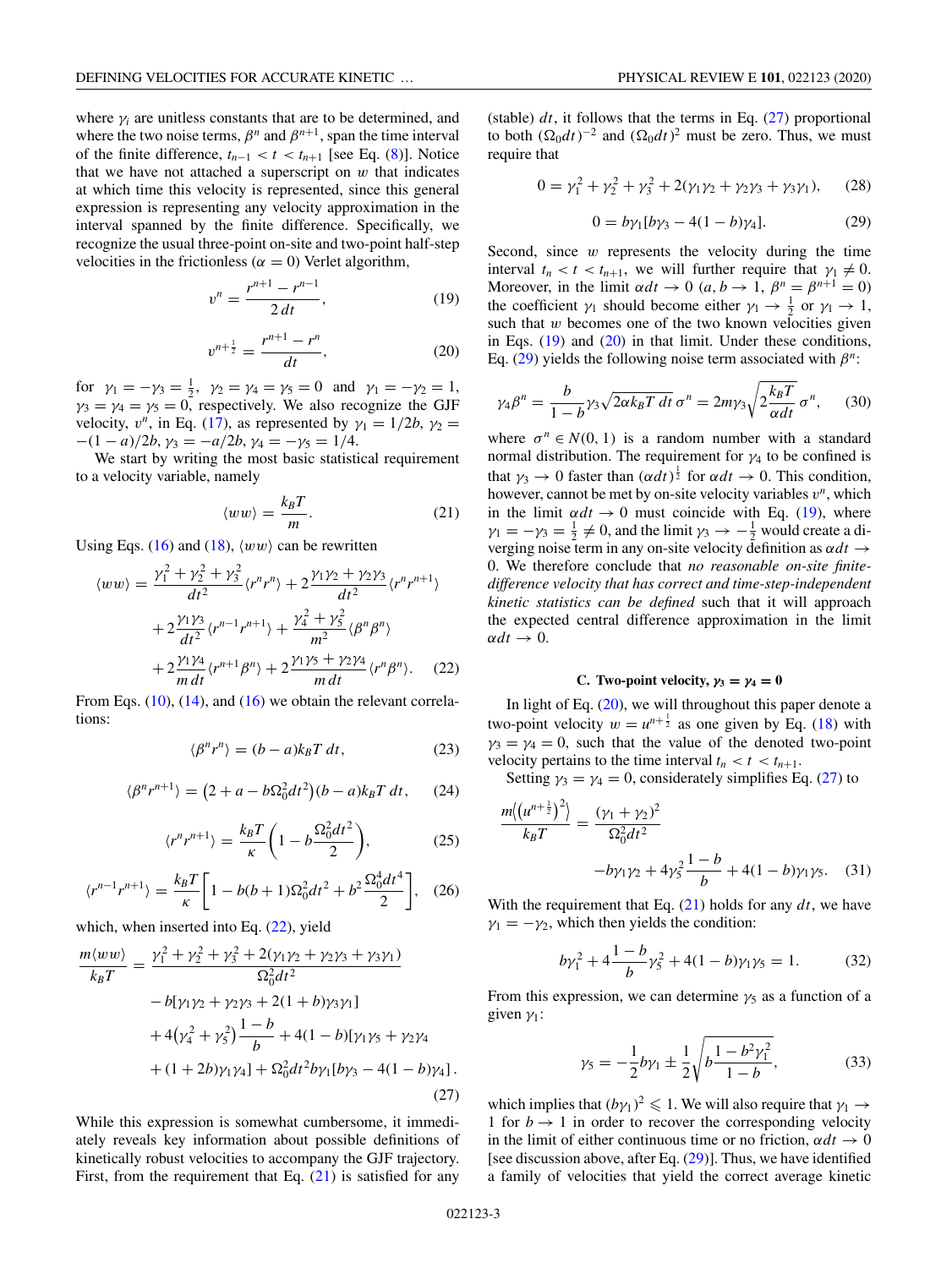<span id="page-3-0"></span>energy in discrete time:

$$
u^{n+\frac{1}{2}} = \gamma_1 \frac{r^{n+1} - r^n}{dt} + \frac{\gamma_5}{m} \beta^{n+1},\tag{34}
$$

where  $\gamma_5$  is determined by the parameter  $\gamma_1$ , which is limited in magnitude by  $|b\gamma_1| \leq 1$ .

Using Eq.  $(34)$  for the velocity, together with Eq.  $(16)$ for the GJF trajectory, we arrive for  $\gamma_1 \neq 0$  at the following general LF GJF algorithm:

$$
u^{n+\frac{1}{2}} = au^{n-\frac{1}{2}} + \gamma_1 \frac{bdt}{m} f^n + \frac{\Gamma_4}{2m} \beta^n + \frac{\Gamma_5}{2m} \beta^{n+1}, \quad (35)
$$

$$
r^{n+1} = r^n + \frac{dt}{\gamma_1} u^{n+\frac{1}{2}} - \frac{\gamma_5}{\gamma_1} \frac{dt}{m} \beta^{n+1},
$$
 (36)

where

$$
\Gamma_4 = b\gamma_1 - 2a\gamma_5,\tag{37}
$$

$$
\Gamma_5 = b\gamma_1 + 2\gamma_5. \tag{38}
$$

The general scheme Eqs.  $(35)$ – $(38)$  can be also written in the following form, involving both the denoted two-point velocity,  $u^{n+1/2}$ , and the on-site velocity,  $v^n$ , expressed in Eqs. [\(5\)](#page-1-0) and [\(17\)](#page-1-0):

$$
u^{n+\frac{1}{2}} = b\gamma_1 \bigg[ v^n + \frac{1}{2m} \frac{\Gamma_5}{b\gamma_1} \beta^{n+1} + \frac{dt}{2m} f^n \bigg],\tag{39}
$$

$$
r^{n+1} = r^n + \frac{dt}{\gamma_1} u^{n+\frac{1}{2}} - \frac{\gamma_5}{\gamma_1} \frac{dt}{m} \beta^{n+1},
$$
 (40)

$$
v^{n+1} = \frac{a}{b\gamma_1}u^{n+\frac{1}{2}} + \frac{1}{2m}\frac{\Gamma_4}{b\gamma_1}\beta^{n+1} + \frac{dt}{2m}f^{n+1}.
$$
 (41)

This compact form of the method further illuminates the meaning of the parameter  $\gamma_1$  beyond the direct scaling of the finite-difference two-point velocity, observed in Eq. (34). As mentioned at the beginning of Sec.  $II$ , the total attenuation factor of the velocity over one time step is *a*, and this factor is shown in Eqs.  $(39)$ – $(41)$  to be partitioned into two parts: The first is the attenuation  $b\gamma_1$  of the velocity  $v^n$  into the velocity  $u^{n+\frac{1}{2}}$ ; the second is the attenuation  $a/b\gamma_1$  of the velocity  $u^{n+\frac{1}{2}}$  into  $v^{n+1}$ . The product of the two attenuation factors is obviously *a*. It is physically reasonable to expect that the attenuation factor is positive and not larger than unity in either of the two parts of the time step. A negative attenuation factor  $b\gamma_1$  implies a peculiar velocity that is in directional opposition to the surrounding trajectory, whereas a factor which is greater than unity implies velocity amplification. Thus, in order to have a physically meaningful description of the velocity attenuation, we must choose (i)  $a \ge 0$  [ $dt \le dt_a$ ; see discussion around Eq. [\(13\)](#page-1-0)] and (ii)  $a \leq b\gamma_1 \leq 1$ . With that said, we reemphasize that any velocity defined by Eq.  $(34)$ will always yield the correct average of the kinetic energy and that this form only requires that  $|b\gamma_1| \leq 1$ .

#### **D. Special cases**

We now highlight the following three choices of  $\gamma_1$  as *examples* of velocity definitions:

*Case A:*  $\sqrt{b}\gamma_1 = 1$ ,  $\gamma_5 = 0$ . This is the 2GJ half-step velocity given in Ref. [\[19\]](#page-8-0),

$$
u_A^{n+\frac{1}{2}} = \frac{r^{n+1} - r^n}{\sqrt{b} dt},
$$
\n(42)

and it is the *optimal* amplitude rescaling  $\gamma_1$  of the standard definition Eq. [\(20\)](#page-2-0), since it is the only form where  $\gamma_5 = 0$ ; i.e., the only form where the symmetry of the central difference is not broken by an additional noise contribution in order to yield the correct kinetic energy. The coefficients to the noise terms in Eq. (35) are given by  $\Gamma_4 = \Gamma_5 = \sqrt{b}$ .

*Case B: by*<sub>1</sub> = 1,  $y_5 = -\frac{1}{2}$ . This velocity is given in Ref. [\[26\]](#page-8-0):

$$
u_B^{n+\frac{1}{2}} = \frac{r^{n+1} - r^n}{b \, dt} - \frac{1}{2m} \beta^{n+1},\tag{43}
$$

and is the *maximum* amplitude rescaling  $\gamma_1$  of the standard definition Eq. [\(20\)](#page-2-0). It includes an explicit noise contribution in order to achieve the correct kinetic energy statistics. The velocity attenuation is here assigned exclusively to the second half of the time step as seen from Eqs.  $(39)$ – $(41)$ . The coefficients to the noise terms in Eq. (35) are given by  $\Gamma_4 = 2b$  and  $\Gamma_5 = 0.$ 

*Case C:*  $\gamma_1 = 1$ ,  $\gamma_5 = -\frac{1}{2} [b - \sqrt{b(1+b)}]$ . This case defines the velocity from the *neutral* amplitude rescaling  $\gamma_1 = 1$ of the standard definition Eq.  $(20)$ , which is

$$
u_C^{n+\frac{1}{2}} = \frac{r^{n+1} - r^n}{dt} - \frac{1}{2m} [b - \sqrt{b(1+b)}] \beta^{n+1}.
$$
 (44)

While this expression has a nontrivial prefactor  $\gamma_5$  to the compensating noise term, it may be attractive by the absence of amplitude scaling of the velocity Eq. [\(20\)](#page-2-0). Thus, the average velocity is here correctly representing a ballistic (constant velocity) trajectory. The coefficients to the noise terms in Eq. (35) are given by  $\Gamma_4 = 2b^2 - a\sqrt{b(1+b)}$  and  $\Gamma_5 = \sqrt{b(1+b)}$ .

We re-emphasize that simply obtaining the correct kinetic energy is *not* a sufficient criterion for a physically reasonable definition of a kinetically sound velocity. As an extreme limiting example, we highlight

Case D: 
$$
\gamma_1 = 0
$$
,  $\gamma_5 = \pm \frac{1}{2} \sqrt{\frac{b}{1-b}}$ . In this case,  

$$
u_D^{n + \frac{1}{2}} = \pm \frac{1}{\sqrt{2\alpha \, m \, dt}} \, \beta^{n+1}.
$$
 (45)

This definition produces the correct kinetic energy but is clearly not an appropriate definition of a meaningful velocity since it is void of any information about the associated trajectory *r<sup>n</sup>*. Instead, at each time step, a random value is chosen from the Maxwell-Boltzmann Gaussian distribution and simply assigned to the velocity variable.

Given that the velocity definitions of this paper are all built on the GJF trajectory, we retain the configurational Einstein diffusion result of Eq.  $(12)$  for any of the above choices of velocities. The corresponding Green-Kubo calculations for  $f = 0$  using the derived two-point velocities can be found in Appendix [B.](#page-7-0) The results show that the discrete-time Riemann sums allow for correct, and time-step-independent diffusion results if the right-Riemann sum is chosen for Case A (as also derived in Ref. [\[19\]](#page-8-0)) and if the trapezoidal sum is chosen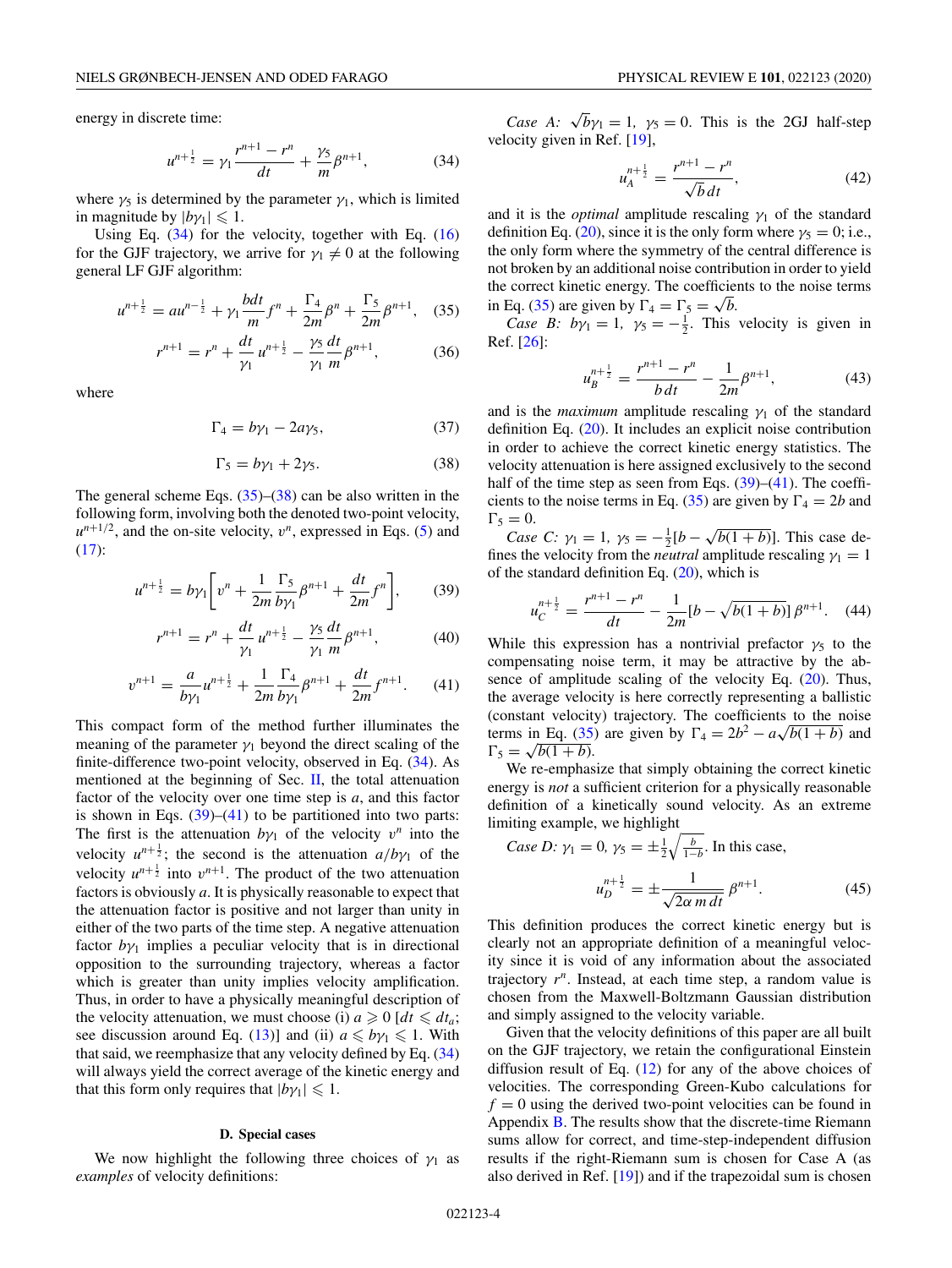<span id="page-4-0"></span>for Case B. A Green-Kubo expression for Case C also exists, but it is not given by one of the three traditional discrete-time Riemann sums.

We also note that the evaluation of a correct Green-Kubo value for diffusion in a flat potential  $f \equiv 0$  is neither a guarantee for correct Green-Kubo results in systems where  $f \neq 0$ nor is it necessarily a good indicator of the quality of kinetic measures for curved potentials. For example, the GJF on-site velocity,  $v^n$  [\(5\)](#page-1-0), produces the correct Green-Kubo result [see Eq. [\(A4\)](#page-7-0)], yet it also produces a depressed kinetic energy [\(15\)](#page-1-0). In general, it is the Einstein definition Eq.  $(12)$  that determines the actual diffusion, since this expression is a configurational measure for the actual square distance an object has been displaced over a given time. The simple Green-Kubo results shown in the Appendices are merely indicators of consistency between kinetic and configurational properties of a freely diffusing particle.

#### **III. NUMERICAL SIMULATIONS**

In order to validate the kinetic features obtained for the velocities presented in this paper, we conduct the same kind of molecular simulations that was used to validate Case A along with showing detailed comparisons with the well-known Brünger-Brooks-Karplus (BBK) [\[8\]](#page-8-0) and Pastor-Brooks-Szabo (PBS) [\[9\]](#page-8-0) methods in Ref. [\[19\]](#page-8-0). The system consists of  $N =$ 864 atoms, each with mass *m*, in a cubic simulation cell with volume *V* and periodic boundary conditions at a normalized pressure of approximately 0.1. The interaction potential  $E_p(r)$ is a splined, short-range Lennard-Jones potential given by

$$
\frac{E_p(|r|)}{E_0}
$$
\n
$$
= \begin{cases}\n\left(\frac{|r|}{r_0}\right)^{-12} - 2\left(\frac{|r|}{r_0}\right)^{-6}, & 0 < |r| \le r_s \\
\frac{a_4}{E_0}(|r| - r_c)^4 + \frac{a_8}{E_0}(|r| - r_c)^8, & r_s < |r| < r_c, \\
0, & r_c \le |r|\n\end{cases}
$$
\n(46)

*r* being a coordinate between a pair of particles. The spline parameters are given by

$$
\frac{r_s}{r_0} = \left(\frac{13}{7}\right)^{1/6} \approx 1.108683,
$$
 (47)

$$
\frac{r_c}{r_0} = \frac{r_s}{r_0} - \frac{32E_p(r_s)}{11E'_p(r_s)r_0} \approx 1.959794,
$$
 (48)

$$
a_4 = \frac{8E_p(r_s) + (r_c - r_s)E'_p(r_s)}{4(r_c - r_s)^4},\tag{49}
$$

$$
a_8 = -\frac{4E_p(r_s) + (r_c - r_s)E'_p(r_s)}{4(r_c - r_s)^8}.
$$
 (50)

The potential  $E_p(r)$  has minimum  $-E_0$  at  $|r| = r_0$  and is smoothly splined between the inflection point of the Lennard-Jones potential and zero, with continuity through the second derivative at  $|r| = r_s$  and continuity through the third derivative at  $|r| = r_c$ .

With these characteristic parameters, time is normalized to the inverse of the characteristic frequency  $\omega_0 = \sqrt{F_0/mr^2}$  Two characteristically different temperatures are  $E_0/mr_0^2$ . Two characteristically different temperatures are tested:  $k_B T = 0.3E_0$ , which results in a stable face-centered-



FIG. 1. Statistical averages of potential energy  $\langle E_p \rangle$  [from Eq. [\(52\)](#page-5-0)] [(a) and (b)] and its standard deviation  $\sigma_p$  [from Eq. [\(53\)](#page-5-0)] [(c) and (d)] as a function of reduced time step  $\omega_0 dt$  for  $\alpha =$  $1 m\omega_0$ . Panels (a) and (c) show results for a crystalline fcc state at  $k_B T = 0.3E_0$ ; panels [(b) and (d)] show results for a liquid state at  $k_B T = 0.7E_0$ . Horizontal dotted lines indicate the results for small  $\omega_0 dt = 0.001$ .

cubic (fcc) crystal at a volume of  $V = 617.2558r_0^3$ , and  $k_B T = 0.7E_0$ , which results in a liquid state at volume  $V =$ 824.9801 $r_0^3$ . We show results for three different friction coefficients:  $\alpha = 1 m\omega_0$ ,  $\alpha = 10 m\omega_0$ , and  $\alpha = 100 m\omega_0$ . Notice that while these values seem high at first glance, they should be compared to the friction  $\alpha_0 = m\sqrt{E_p''(r_0)/m} \approx \sqrt{60}m\omega_0$  relevant to the simulated density and characteristic collision distances. From this comparison we conclude that the simulated friction coefficients represent damping values ranging from underdamped oscillatory to slightly overdamped behavior.

For each simulated temperature, friction value, and time step, we calculate statistical averages over one trajectory of reduced time of  $\omega_0 \Delta t = 2 \times 10^5$  after the system has equilibrated for at least the same time before statistics is acquired. Data for all four velocities, the on-site GJF velocity [\(17\)](#page-1-0) and Cases A  $(42)$ , B  $(43)$ , and C  $(44)$ , are accumulated such that the displayed kinetic results for the different velocities on Figs. [2,](#page-5-0) [4,](#page-6-0) and [6](#page-7-0) can be directly compared. The corresponding acquisition of the configurational statistics is shown on Figs. 1, [3,](#page-5-0) and [5.](#page-6-0)

As expected from previous investigations  $[15,19,24,25,27,28]$  of the GJF method, the configurational statistics is excellent (see Figs. 1, [3,](#page-5-0) and [5\)](#page-6-0). The displayed quantities are derived from the potential energy  $E_p^n$  of the *N*-particle system,

$$
E_p^n = \sum_{i=1}^N \sum_{j>i}^N E_p(|r_i^n - r_j^n|), \tag{51}
$$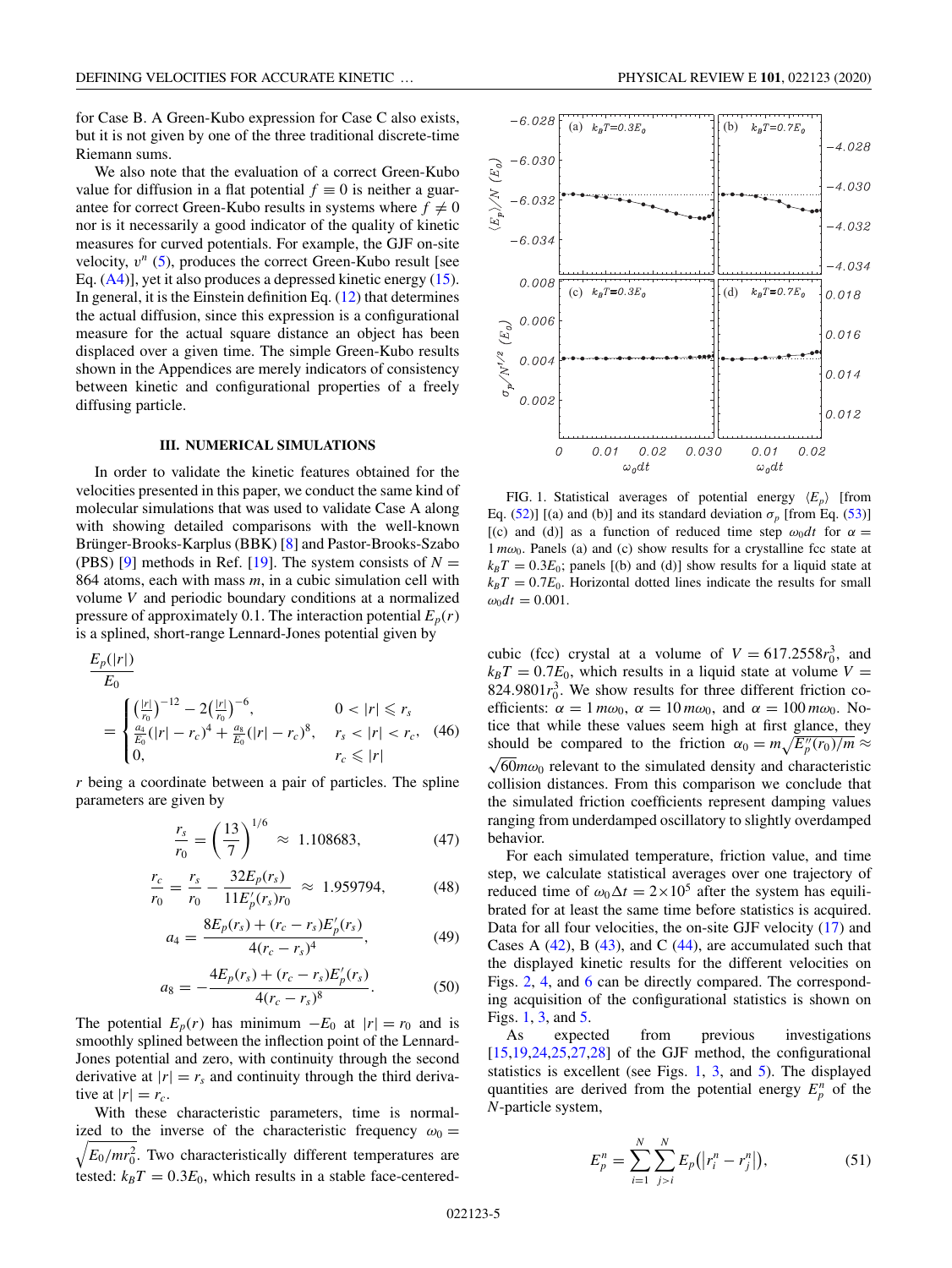(a)  $k_B T = 0.3 E_0$  (b)

<span id="page-5-0"></span>0.302

0.301

0.300

0.299

0.298

0.247

0.246

0.245

0.244

0.243

 $\mathcal O$ 

 $k_{B}\langle T_{k}\rangle\,\left(E_{\textit{o}}\right)$ 

 $(E_o)$ 

 $\circ$ Case A

 $\triangledown$  Case B

 $\triangle$  Case C

 $k_B T = 0.7 E_0$ 

 $k_B T = 0.7 E_0$ 

 $0.01$ 

0.702

0.701

0.700

0.699

0.698

0.576

0.574

0.572

0.570

0.568

0.02

(c)  $k_B T = 0.3 E_0$   $\left| \begin{array}{cc} | \end{array} \right|$  (d)

0.02

 $\bullet$  on-site v



0.030

from which we calculate the average

 $0.01$ 

$$
\langle E_p \rangle = \langle E_p^n \rangle \tag{52}
$$

and the temporal fluctuations  $\sigma_p$ 

$$
\sigma_p = \sqrt{\langle \left(E_p^n\right)^2 \rangle - \langle E_p^n \rangle^2}.
$$
\n(53)

It is apparent that the calculated quantities are, with very good approximation, time step independent in the entire range of stability, with a slight decreasing trend for increasing time steps in the average of the potential energy and a slight increase in its fluctuations. These deviations are most prominent for low friction values but are minor on a relative scale. Since linear analysis of the method shows that no configurational sampling should deviate from expectations at any stable time step [see Eq.  $(14)$ ], it follows that the observed deviations are a result of the nonlinearities in the interaction potential and not a result of inherent systematic algorithmic inaccuracies [\[29\]](#page-8-0). Notice that the configurational behavior is independent of the specific velocity one may associate with the GJF method. Thus, the data shown in Figs.  $1, 3$  $1, 3$ , and  $5$  represent the use of any velocity, including Cases A, B, and C.

The kinetic measures, which are the point of interest to this presentation (see Figs. 2, [4,](#page-6-0) and [6\)](#page-7-0), display excellent time step independence, as one would expect from the analysis above since these investigated velocities are engineered to produce time step independence in their calculated kinetic energy. Specifically, we investigate the kinetic energy  $E_k^{n+\frac{1}{2}}$ 



FIG. 3. Statistical averages of potential energy  $\langle E_p \rangle$  [from Eq. (52)] [(a) and (b)] and its standard deviation  $\sigma_p$  [from Eq. (53)] [(c) and (d)] as a function of reduced time step  $\omega_0 dt$  for  $\alpha =$  $10 \, m\omega_0$ . Panels (a) and (c) show results for a crystalline fcc state at  $k_B T = 0.3E_0$ ; panels (b) and (d) show results for a liquid state at  $k_B T = 0.7E_0$ . Horizontal dotted lines indicate the results for small  $\omega_0 dt = 0.001$ .

and temperature  $T_k^{n+\frac{1}{2}}$  of the *N*-particle system at time  $t_{n+\frac{1}{2}}$ :

$$
E_k^{n+\frac{1}{2}} = \frac{1}{2} \sum_{i=1}^N m(u^{n+\frac{1}{2}})^2 = \frac{3N}{2} k_B T_k^{n+\frac{1}{2}},
$$
 (54)

for which the temporal averages

$$
\langle E_k \rangle = \langle E_k^{n + \frac{1}{2}} \rangle = \frac{3N}{2} k_B \langle T_k^{n + \frac{1}{2}} \rangle = \frac{3N}{2} k_B \langle T_k \rangle \quad (55)
$$

are expected to have the continuous time

$$
\langle E_k \rangle^* = \frac{3N}{2} k_B \langle T_k \rangle^* = \frac{3N}{2} k_B T. \tag{56}
$$

We also calculate the temporal fluctuations  $\sigma_{E_k}$  and  $\sigma_{T_k}$  in  $E_k^{n+\frac{1}{2}}$  and  $T_k^{n+\frac{1}{2}}$ , respectively:

$$
\sigma_{E_k} = \sqrt{\langle \left( E_k^{n+\frac{1}{2}} \right)^2 \rangle - \langle E_k^{n+\frac{1}{2}} \rangle^2} = \frac{3N}{2} k_B \, \sigma_{T_k}, \qquad (57)
$$

where, in continuous time, these fluctuations are expected to yield

$$
\sigma_{E_k}^* = \frac{3N}{2} k_B \,\sigma_{T_k}^* = \sqrt{\frac{3}{2}} k_B T \,\sqrt{N}.\tag{58}
$$

The simulated quantities for the three highlighted cases of velocities, Cases A, B, and C, are shown in Figs. 2, [4,](#page-6-0) and  $6$  as markers [Eqs.  $(54)$  and  $(57)$ ] and dotted horizontal lines [Eqs. (55) and (58)] for reference. We also show the comparable results when using the on-site GJF velocity *v<sup>n</sup>*. The overall impression of the simulation results for the kinetic measures is that the two-point velocities behave largely in agreement with the analytical expectations in the entire stability range of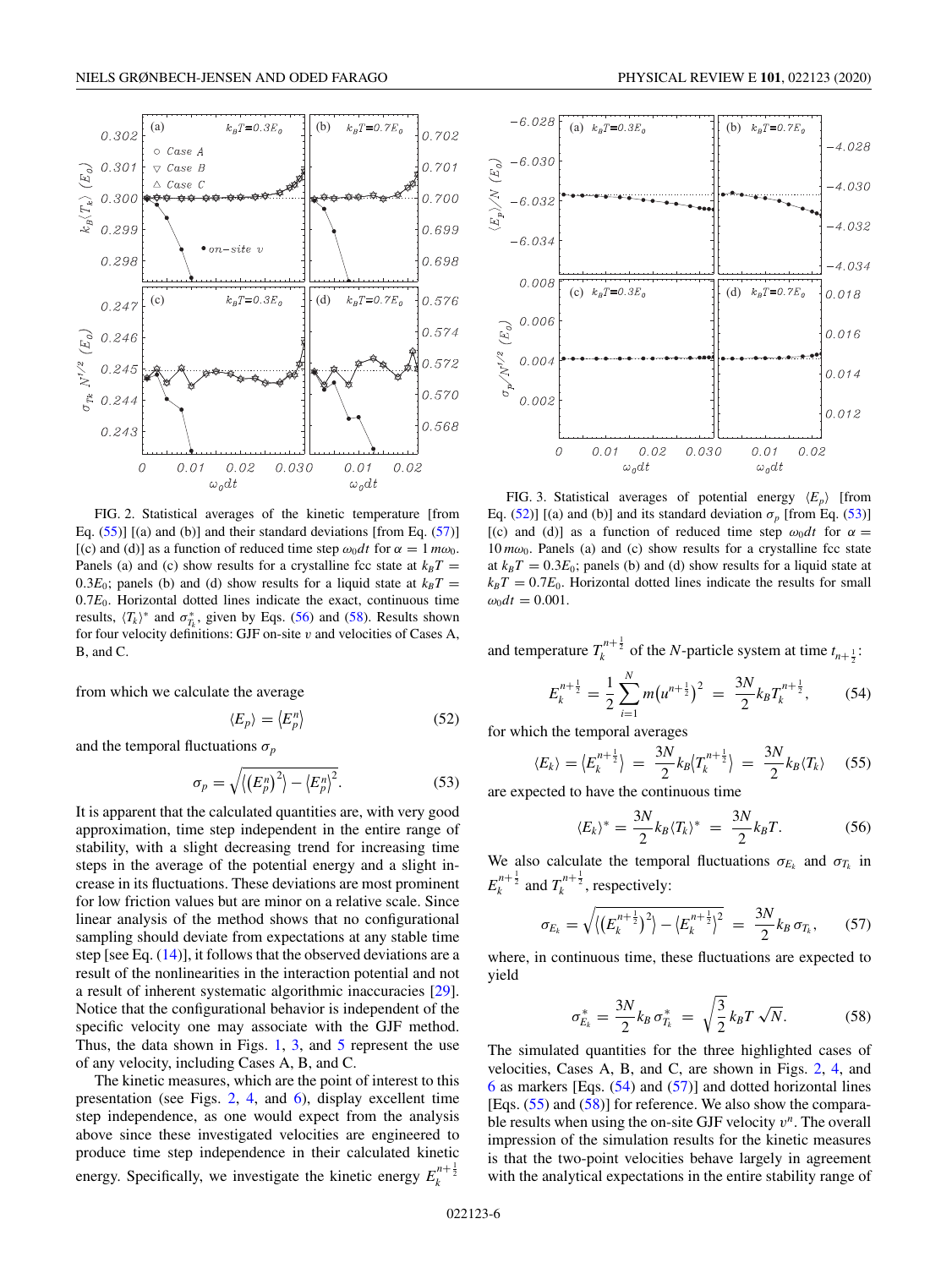(a)  $k_B T = 0.3 E_0$  (b)

<span id="page-6-0"></span>0.302

0.301

 $\circ$ Case A

 $\bigtriangledown$  $Case \ B$ 

 $\vartriangle$  Case C

 $k_B T = 0.7 E_0$ 

0.702

0.701



Eq.  $(55)$ ] [(a) and (b)] and their standard deviations [from Eq.  $(57)$ ] [(c) and (d)] as a function of reduced time step  $\omega_0 dt$  for  $\alpha = 10 m \omega_0$ . Panels (a) and (c) show results for a crystalline fcc state at  $k_B T =$ 0.3 $E_0$ ; panels (b) and (d) show results for a liquid state at  $k_B T =$  $0.7E<sub>0</sub>$ . Horizontal dotted lines indicate the exact, continuous time results,  $\langle T_k \rangle^*$  and  $\sigma_{T_k}^*$ , given by Eqs. [\(56\)](#page-5-0) and [\(58\)](#page-5-0). Results shown for four velocity definitions: GJF on-site *v* and velocities of Cases A, B, and C.

the simulations. This is true for both simulated temperatures and states of matter. It is noticeable that Cases A, B, and C behave nearly identically, except for the high friction value, where Case B (the maximally scaled velocity) deviates from the two other definitions in the fluctuation measure. However, we notice that this deviation is minor. It is here important to emphasize that the kinetic results for the different velocity definitions shown in Figs. [2,](#page-5-0) 4, and [6](#page-7-0) are derived from the same simulation. This explains why the fluctuations in, e.g., Fig.  $2(d)$ , are identical for Cases A, B, and C, since for low friction the three definitions are nearly identical. This also means that the deviations between the behavior of the three two-point velocities seen in, e.g., Fig.  $6(c)$  are a true reflection of differences between the velocities. We have further validated that reasonable choices of  $\gamma_1$  < 1 also produce reliable results. Specifically, the cases  $b\gamma_1 = \sqrt{|a|}$  [the case for which velocity attenuation is equally partitioned over the two half time steps—see Eqs. [\(39\)](#page-3-0)–[\(41\)](#page-3-0)], and  $b\gamma_1$  = |a| (the case for which velocity attenuation is exclusively assigned to the first half of the time step) both yield results nearly indistinguishable from Cases A and C. We have omitted the display of these results in the figures for visual simplicity. The on-site GJF velocity is shown for comparison, and it is clear that, in contrast to the velocities highlighted in this paper, the deviation for the on-site velocity is much more pronounced and, moreover, the error increases with the integration time step.





FIG. 5. Statistical averages of potential energy  $\langle E_p \rangle$  [from Eq. [\(52\)](#page-5-0)] [(a) and (b)] and its standard deviation  $\sigma_p$  [from Eq. [\(53\)](#page-5-0)] [(c) and (d)] as a function of reduced time step  $\omega_0 dt$  for  $\alpha =$  $100 \, m\omega_0$ . Panels (a) and (c) show results for a crystalline fcc state at  $k_B T = 0.3E_0$ ; panels (b) and (d) show results for a liquid state at  $k_B T = 0.7E_0$ . Horizontal dotted lines indicate the results for small  $\omega_0 dt = 0.001$ .

#### **IV. DISCUSSION**

Inspired by the discovery of velocity definitions that can produce accurate kinetic statistics in conjunction with the GJF thermostat, we have here analyzed all possible finitedifference velocity definitions that may accompany the GJF trajectory. We draw two important conclusions: first, that it is *not* possible to identify a meaningful on-site velocity such that the kinetic measures of thermodynamics can be time step independent and, second, that there exist an infinite number of two-point velocities such that the kinetic energy is correctly evaluated. Having identified this family of velocities, we have included them in the GJF formalism and introduced the general LF GJF algorithm, which is the leap-frog form of Eqs. [\(35\)](#page-3-0)–[\(38\)](#page-3-0). We have additionally written the set of methods in a convenient and compact form of Eqs.  $(39)$ – $(41)$ , that includes any of the defined velocities together with the native GJF on-site velocity such that the method is entirely contained with operations pertaining only to a single time step. The set of kinetically sound velocities is parameterized by a single parameter  $(\gamma_1)$ , and we have highlighted three choices that seem either mathematically or physically attractive within the physical limitations to values of  $\gamma_1$ .

Molecular simulations of Lennard-Jones test cases have confirmed the predicted features of the new set of velocities, which seem to display very good time-step-independent behavior throughout the stability ranges for the time step. All three highlighted velocity definitions (which are for  $\gamma_1 \geq 1$ ) show near-identical statistical behavior, except for the most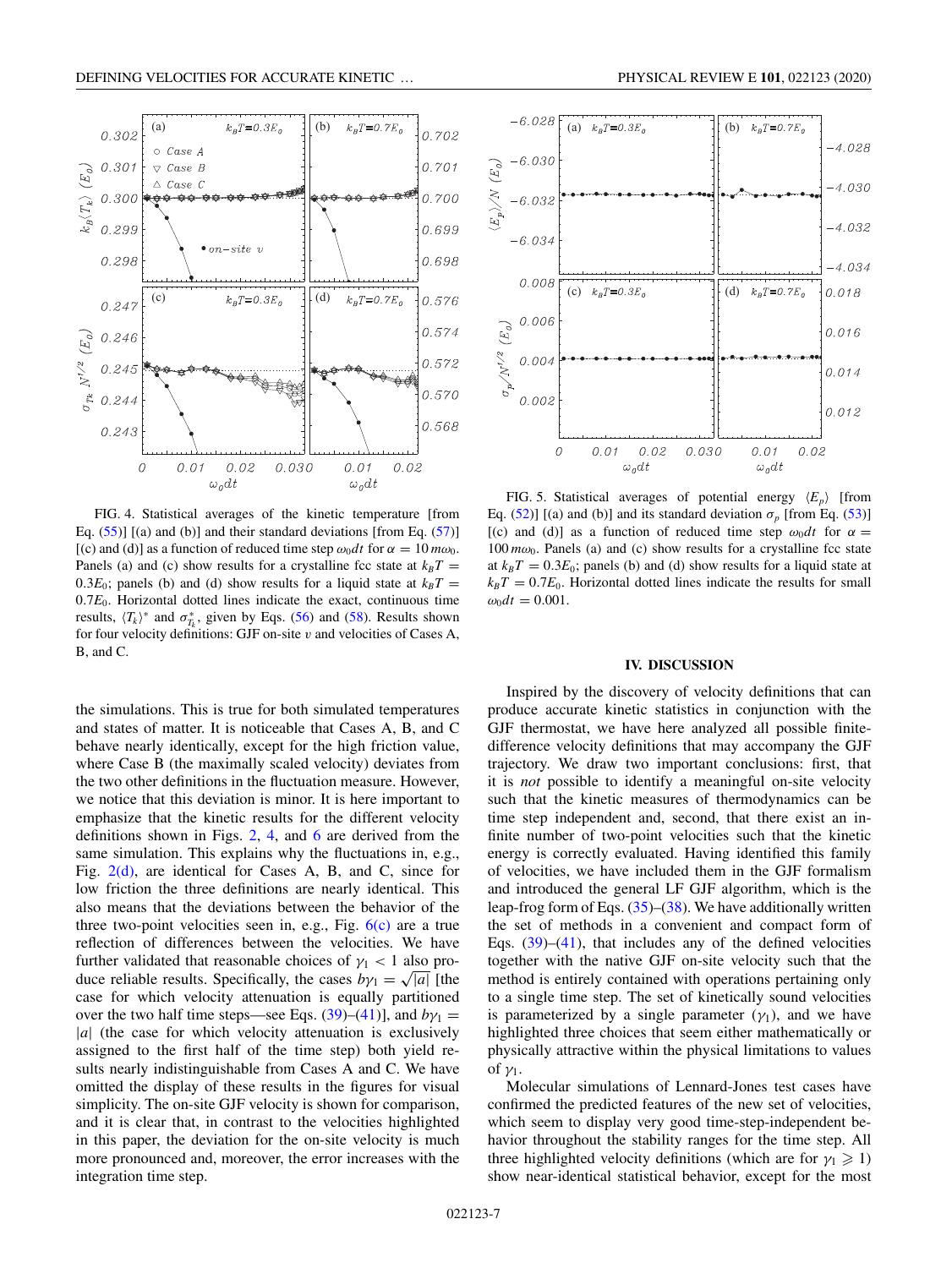<span id="page-7-0"></span>

FIG. 6. Statistical averages of the kinetic temperature [from Eq.  $(55)$ ] [(a) and (b)] and their standard deviations [from Eq.  $(57)$ ] [(c) and (d)] as a function of reduced time step  $\omega_0 dt$  for  $\alpha =$  $100 \, m\omega_0$ . Panels (a) and (c) show results for a crystalline fcc state at  $k_B T = 0.3E_0$ ; panels (b) and (d) show results for a liquid state at  $k_B T = 0.7E_0$ . Horizontal dotted lines indicate the exact, continuous time results,  $\langle T_k \rangle^*$  and  $\sigma_{T_k}^*$ , given by Eqs. [\(56\)](#page-5-0) and [\(58\)](#page-5-0). Results shown for four velocity definitions: GJF- on-site *v* and velocities of Cases A, B, and C.

amplitude-distorted velocity, which exhibits some minor deviations in its fluctuations for large time steps. Additionally, we have verified that also two other reasonable choices for  $\gamma_1$  < 1 exhibit results similar to the cases highlighted in the figures.

It is our hope that the complete set of defined GJF velocities will be further explored such that a more complete understanding of the different definitions can be developed and refined for a variety of applications. We have specifically validated a select few of the possible velocity definitions, but there may very well be other choices that are more appealing in some instances. The cases of immediate interest are Cases A and C. Case A is the true half-step velocity that is correctly cross correlated with the spatial degree of freedom [\[28\]](#page-8-0) but does not give correct drift velocity. Case C gives correct drift velocity but is not a half-step velocity, since it is not symmetrically evaluated relative to the spatial coordinate *r<sup>n</sup>*. These features suggest that Case A should be preferred for equilibrium simulations with diffusive transport, while Case C could be preferred for nonequilibrium simulations involving drift or ballistic transport.

Our simulations demonstrated robustness of all highlighted definitions in standard molecular dynamics systems. The many possibilities must be explored by the community that conduct Langevin dynamics simulations so that the breadth of applications, limitations, and conditions can be adequately tested.

## **APPENDIX A: GREEN-KUBO DIFFUSION USING THE GJF ON-SITE VELOCITY**  $v^n$  **FOR**  $f = 0$

The Green-Kubo equivalent of the Einstein expression for diffusion Eq.  $(12)$  is in discrete-time calculated from the autocorrelation  $\langle v^{q+n}v^q \rangle_q$  of the GJF velocity Eq. [\(5\)](#page-1-0), where

$$
v^{q} = a^{q}v^{0} + \frac{b}{m}\sum_{k=1}^{q} a^{q-k}\beta^{k}.
$$
 (A1)

Assuming that  $v^q$  is a well-equilibrated velocity ( $|a|^q \to 0$ ), the velocity autocorrelation in discrete time reads

$$
\langle v^{q+n}v^q \rangle = \frac{b^2}{m^2} \langle \sum_{k=1}^{q+n} a^{q+n-k} \beta^k \sum_{l=1}^q a^{q-l} \beta^l \rangle
$$
  

$$
\xrightarrow{q \to \infty} a^n \frac{k_B T}{m}.
$$
 (A2)

The Green-Kubo diffusion coefficient,  $D_{\text{GK}}$ , is evaluated by the continuous-time expression [\[30\]](#page-8-0)

$$
D_{\text{GK}} = \int_0^\infty \langle v(t+s)v(t) \rangle_t ds. \tag{A3}
$$

However, as pointed out in Ref. [\[19\]](#page-8-0), this definition is somewhat ambiguous in discrete time since different Riemann sums can be legitimately considered as approximations to the integral in  $(A3)$  for  $dt > 0$ . The result for the trapezoidal sum is

$$
D_{\text{GK}} = \sum_{k=0}^{\infty} \langle v^{q+k} v^q \rangle dt = \frac{k_B T}{m} dt \left( \frac{1}{2} + \sum_{k=1}^{\infty} a^k \right)
$$

$$
= \frac{k_B T}{\alpha}.
$$
 (A4)

Thus, if the Green-Kubo integral is approximated by the trapezoidal Riemann sum, then we obtain the correct diffusion coefficient *D*<sub>GK</sub> consistent with the correct configurational value,  $D_E$ , given by Eq.  $(12)$ . However, we could have used other Riemann approximations that converge to the correct results  $D_E$  for  $dt \to 0$  but do not exactly match it for  $dt > 0$ . For example, the left-Riemann sum gives  $D_{\text{GK}} = D_E/b > D_E$ , while the right-Riemann sum gives  $D_{\text{GK}} = D_E(a/b) < D_E$ . Notice how sensitive the choice of the discrete approximation to the integral is by comparing the right-Riemann sum, which can yield even a nonsensical negative diffusion constant for  $dt > dt_a$  (i.e.,  $a < 0$ ), to the trapezoidal approximation, which in this case is both time step independent and correct.

# **APPENDIX B: GREEN-KUBO DIFFUSION USING A TWO-POINT VELOCITY**  $u^{n+\frac{1}{2}}$  for  $f = 0$

For evaluating the Green-Kubo expression  $(A3)$  using the derived two-point velocity, we will need the discrete-time velocity autocorrelation function. For that purpose, we define an initial condition at  $t_1$ , which we insert into Eq. [\(35\)](#page-3-0) for  $f = 0$ . Iterating the equation *q* times yields

$$
u^{q+\frac{1}{2}} = a^q u^{\frac{1}{2}} + a^{q-1} \frac{\Gamma_4}{2m} \beta^1 + \frac{\Gamma_5}{2m} \beta^{q+1} + \sum_{k=0}^{q-2} \left( \frac{\Gamma_4}{2m} + a \frac{\Gamma_5}{2m} \right) a^k \beta^{q-k}.
$$
 (B1)